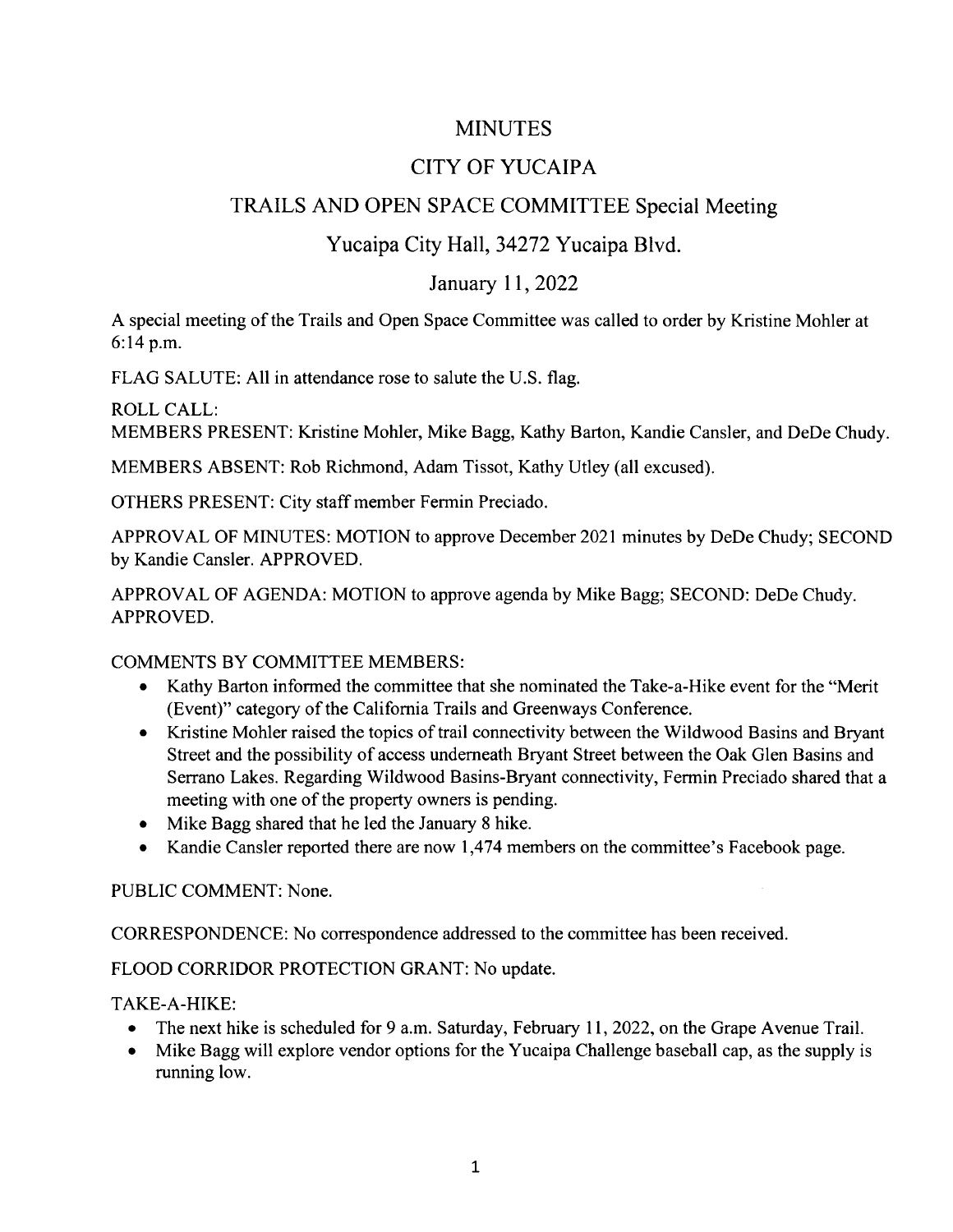- MOTION by Kristine Mohler to authorize expenditure of \$188.57 from the committee's budget  $\bullet$ for lapel pins for the Yucaipa Challenge rewards program. SECOND by DeDe Chudy. APPROVED.
- The March 2022 hike can be scheduled for the Wildwood Mountain Bike Trail. The city will  $\bullet$ arrange for signage to temporarily close the trail to mountain bikes from <sup>8</sup> a.m. to noon on Saturday, March 12, 2022.

ADOPT -A -TRAIL PROGRAM: No report.

DESIGNATED PUBLIC MULTI-USE TRAILS: No update.

TRAIL CONNECTIVITY: No additional update beyond committee member comments.

CRAFTON HILLS CONSERVANCY: No update.

YUCAIPA EQUESTRIAN ARENA COMMITTEE: No update.

YUCAIPA VALLEY CONSERVANCY: No update.

SUPPORTERS OF WILDWOOD CANYON: DeDe Chudy reported the next board meeting is scheduled for Wednesday, January 12, 2022.

STAFF REPORT:

• California Trails and Greenways Conference 2022: It was the consensus of the committee to table this item until the February 2022 meeting when more committee members are present to discuss.

MAKE-A-DIFFERENCE DAY (MADD) 2021: This item will be removed from the agenda until planning for MADD 2022 begins.

TRAILS STANDARDS & TRAIL MAP: No update.

OTHER BUSINESS:

- Adopt <sup>a</sup> Park El Dorado Ranch Park: Mike Bagg reported there are several areas of erosion on the main trail from Carter Street to the eastern boundary of the park, and debris flow damage at the concrete dip on the east side. DeDe Chudy inquired about the barn building; Fermin Preciado reported the building has been disassembled, pieces labeled and put in storage.
- Ad Hoc Committee Reports  $\bullet$

Ad Hoc Committee Mountain Bike Park: Kathy Barton shared concern from a community member that the sign adjacent to the entrance was too small.

Ad Hoc Committee for Five Winds Ranch: No update; item to be removed from agenda as the committee's work has been completed.

- Proposition 68 Grant Application:
	- o Dunlap Park: Fermin Preciado reported that the city' <sup>s</sup> application to the state Department of Parks and Recreation will not be funded.